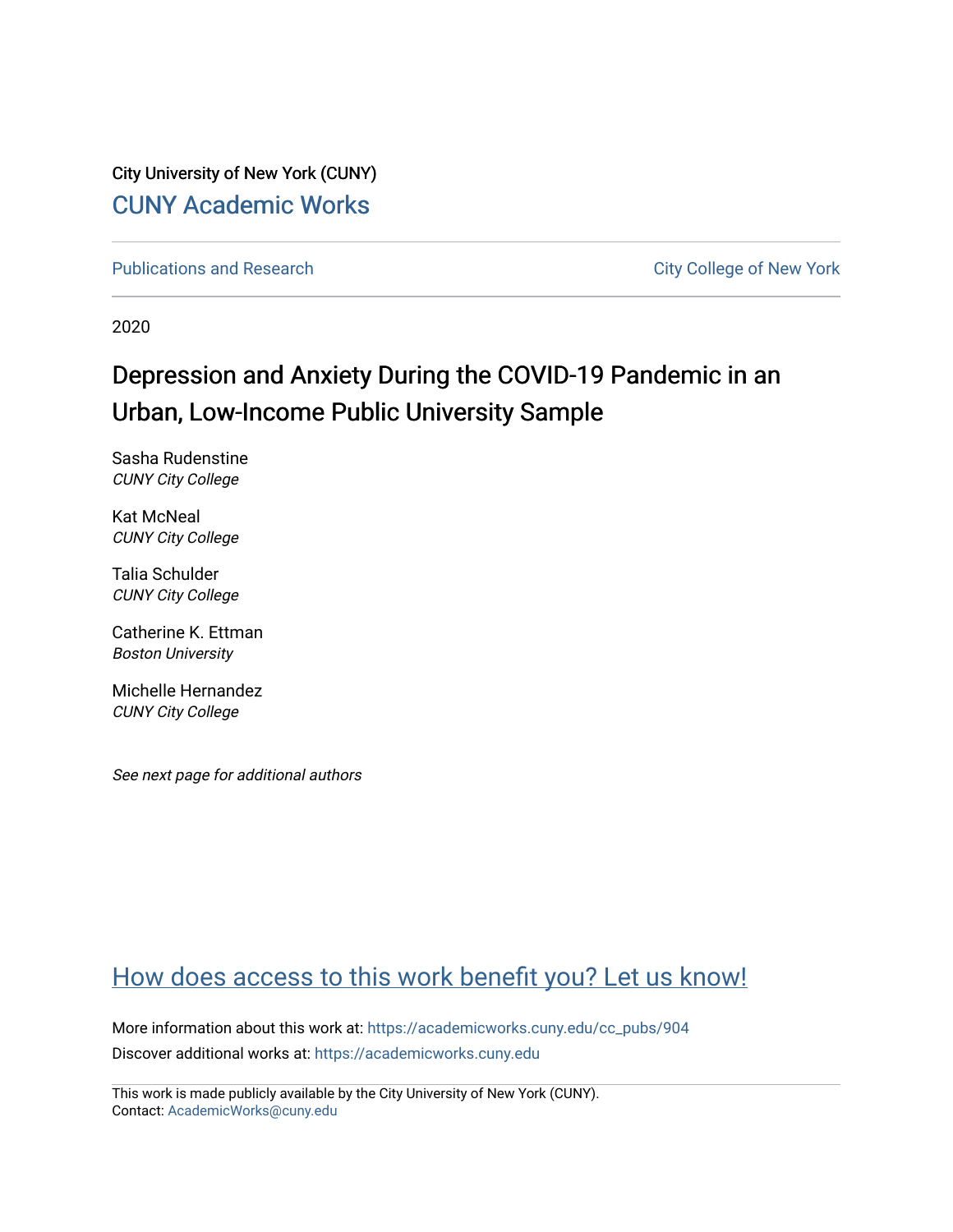## Authors

Sasha Rudenstine, Kat McNeal, Talia Schulder, Catherine K. Ettman, Michelle Hernandez, Kseniia Gvozdieva, and Sandro Galea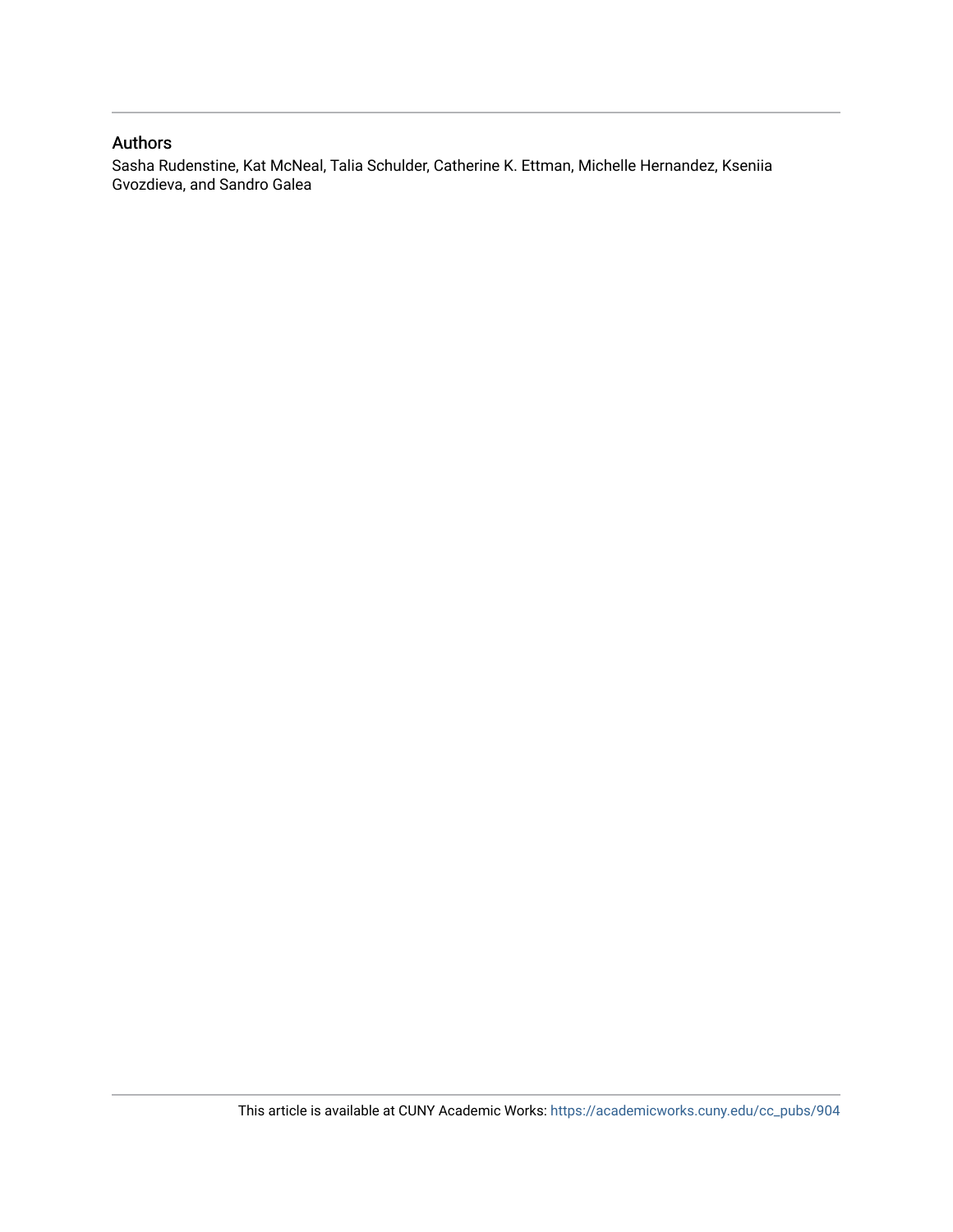

**International Society** for Traumatic Stress Studies

## **Depression and Anxiety During the COVID-19 Pandemic in an Urban, Low-Income Public University Sample**

Sasha Rudenstine  $\mathbf{D}$ [,](https://orcid.org/0000-0002-7659-0874)<sup>1</sup> Kat McNeal,<sup>1</sup> Talia Schulder,<sup>1</sup> Catherine K. Ettman,<sup>2</sup> Michelle Hernandez,<sup>1</sup> Kseniia Gvozdieva,<sup>1</sup> and Sandro Galea<sup>2</sup>

1Department of Psychology, City College of New York, New York, New York, USA <sup>2</sup>School of Public Health, Boston University, Boston, Massachusetts, USA

Mental health disparities in the aftermath of national disasters and the protective role of socioeconomic status are both well documented. We assessed the prevalence of depression and anxiety symptoms among underresourced public university students during the COVID-19 pandemic in New York City. Between April 8, 2020, and May 2, 2020, adult students (*N* = 1,821) across the CUNY system completed an online survey examining COVID-19–related stressors and mental health and sociodemographic factors. Using multivariable logistical regression to assess the association between COVID-19–related stressors and depression and anxiety symptoms, we found a high prevalence and severity of depression and anxiety symptoms. We also observed that more exposure to COVID-19–related stressors was associated with increased depressive (27.0%, 41.4%, and 63.1% for low-, medium-, and high-level stressors, respectively) and anxiety symptoms (19.3%, 34.6%, 52.2%). In addition, the degree of exposure to COVID-19–related stressors served as an important predictor of depression and anxiety symptoms. Compared to high levels of stressors, the odds of depression were 0.2, 95% CI [0.2, 0.3] for low- and 0.4, 95% CI [0.3, 0.5] for medium-level stressors; for anxiety, the odds were 0.2, 95% CI [0.2, 0.3] for low and 0.05, 95% CI [0.4, 0.6] for medium stressors. Finally, household savings of less than \$5,000 increased the risk of anxiety but not depression symptoms,  $OR = 1.3$ , 95% CI [1.0,1.6]. Together, these findings tell a devastating story of psychological distress among students from lower socioeconomic groups living in the COVID-19 epicenter of the U.S. pandemic.

The 2020 novel coronavirus outbreak (COVID-19) and its profound economic consequences created a large-scale traumatic event that is expected to have a substantial impact on the mental well-being of numerous populations. The extensive consequences of the pandemic are likely to alter health trajectories, educational systems, and the economy, all of which may contribute to negative mental health outcomes (Centers for Disease Control and Prevention [CDC] COVID-19 Response Team, 2020; Daniel, 2020; Nicola et al., 2020). Clearly, the harmful effects of COVID-19 are widespread. However, sites with increased contagion are likely to experience the associated consequences of the virus with elevated severity (Spinelli & Pellino, 2020). The present study was conducted between April 8, 2020, and May 2, 2020, when New York City was at the epicenter of the global pandemic. At the time of data collection,

New York City had the highest documented number of positive COVID-19 cases and deaths in the United States. Thus, the city is a site in which the interaction between the widespread effects of the COVID-19 outbreak and mental health can be examined (CDC, 2020).

Although the pandemic may significantly affect the mental health of whole populations, these negative consequences may be increased among marginalized populations due to a larger number of daily stressors and an even larger strain on resources (Fiscella & Williams, 2004; Gruebner et al., 2017; Moore et al., 2015). For example, in urban settings, racial and ethnic minorities and immigrant populations have significantly less access to stable housing, livable wages, and physical and mental health resources compared to majority groups, putting them at a higher risk for adverse mental health consequences in the wake of traumatic experiences (Cook et al., 2016; Davis et al., 2008; Hendren et al., 2011; Jones et al., 2001; O'Mahony & Donnelly, 2010). As a result, individuals with lower socioeconomic status (SES) have been shown to experience higher rates of mood and anxiety symptoms after traumatic events compared to those with a higher SES (Substance Abuse and Mental Health Services Administration [SAMHSA], 2017). In the context of the present study, it is also significant that students from underresourced families who are pursuing higher education face particular barriers to their academic success,

This research was conducted without financial support (i.e., no grant or institutional funding).

Correspondence concerning this article should be addressed to Sasha Rudenstine, Department of Psychology, City College of New York, 160 Convent Avenue NAC 8/122B, New York, NY 10031. E-mail: mrudenstine@ccny.cuny.edu

<sup>© 2020</sup> International Society for Traumatic Stress Studies. View this article online at wileyonlinelibrary.com DOI: 10.1002/jts.22600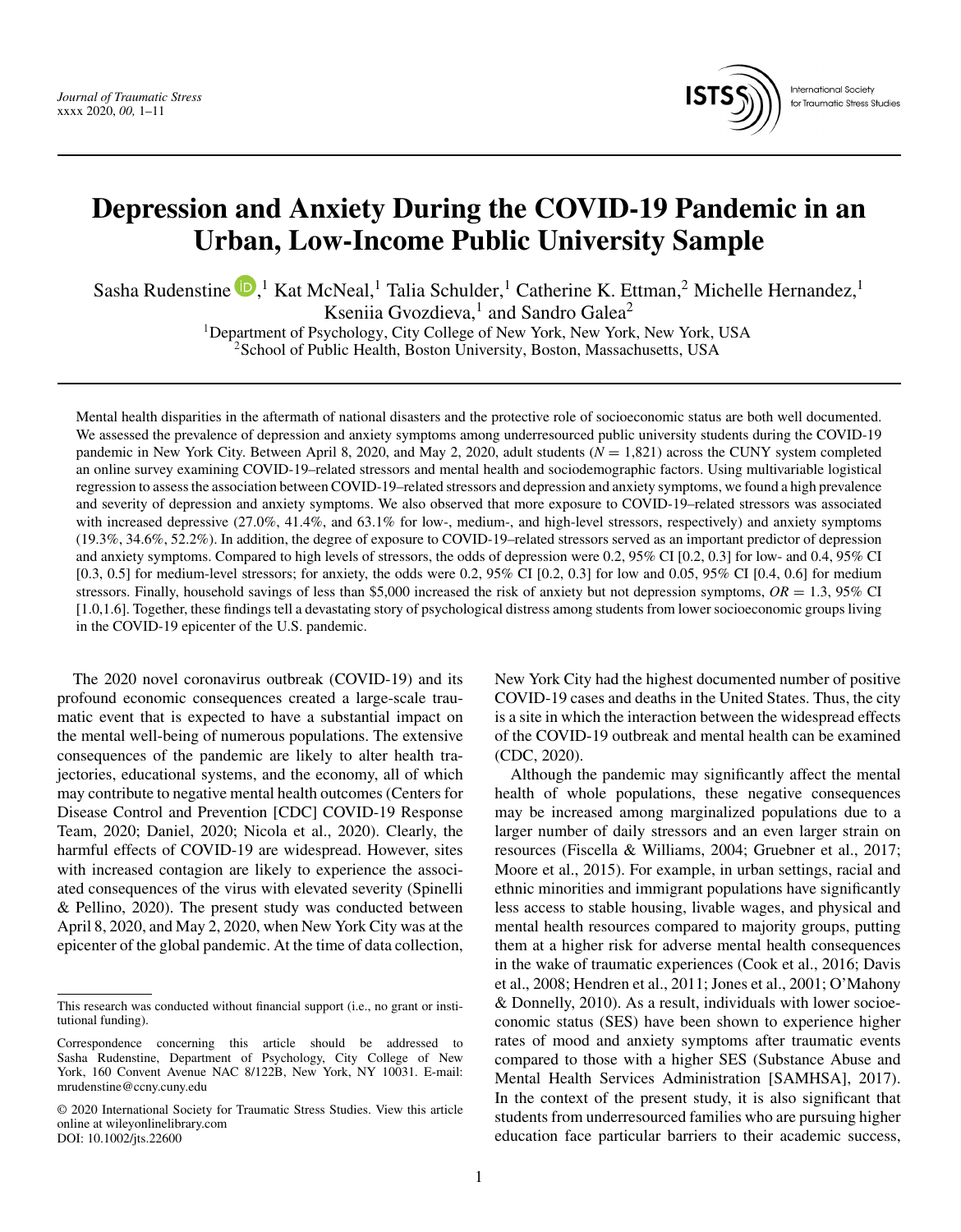such as financial concerns that require simultaneous part- and full-time employment. As a result, it is plausible that the financial consequences of COVID-19 may have a unique bearing on the ability of students from underresourced families to remain enrolled in college if their household income becomes further strained. Similarly, academic achievement among underresourced students often suffers in the context of remote learning due to a limited ability to purchase necessary technology and/or reliable digital connections (Bjelland et al., 2008; Bauldry, 2015; Casey, 2020; Eisenberg et al., Goldstein, 2020).

Daily stressors often increase in the wake of disasters (Lock et al., 2012). These stressors are known to increase symptoms of depression and anxiety in all groups, but this effect is particularly exacerbated among groups that have been previously exposed to substantial socioeconomic hardships (Leon, 2004; Maguen et al., 2012; North & Pfefferbaum, 2013). Studies examining the short- and long-term consequences of the September 11, 2001, terrorist attacks, for example, have documented increased rates of depression and posttraumatic stress disorder (PTSD) among low-SES populations in New York City as compared to populations with more resources (Chatterjee et al., 2018; Nandi et al., 2004). Similarly, after Hurricane Katrina, a disproportionate burden of mental and physical illness was found among marginalized New Orleans residents and evacuees (Joseph et al., 2014; Mortensen et al., 2009).

Education and SES can buffer the negative effect of stressors in the context of disasters (Allen et al., 2014; Bonanno et al., 2007; Erickson et al., 2016McLaughlin et al., 2012; Pfefferbaum et al., 2015). Specifically, higher SES and/or higher educational attainment are protective against manifestations of depression and anxiety symptoms; conversely, lower SES and/or inadequate educational resources are a risk factor in the development of such symptoms (Erickson et al., 2016; Herrmann et al., 2017; Ibrahim et al., 2013; Li et al., 2011). Given these established associations among SES, education, stressors, and depression and anxiety symptoms in the context of populationlevel disasters, there is merit to documenting the experience and mental health of university students in the United States during the COVID-19 pandemic.

The present study involved a student sample within the City University of New York (CUNY) system, the largest public university system in the United States. Published demographics of the overall student body indicate substantial racial and ethnic diversity, with 0.3% American Indian/Alaskan Native, 21.6% Asian/Pacific Islander, 26.0% Black, 31.7% Latinx, and 20.4% White (CUNY Office of Institutional Research and Assessment, 2020). Additionally, the undergraduate population is predominantly economically underresourced, with 42.0% coming from household incomes of less than \$20,000 (USD; Chellman & Truelsch, 2020). Previous research has documented significant levels of food insecurity within this university system, with 39.0% of student respondents given the designation of "food insecure" (Freudenberg et al., 2011). This population, therefore, provided an opportunity to understand the contribution of resources, educational accessibility and

achievement, and mental health in the context of COVID-19. We expected to find a higher risk of depression and anxiety symptoms as well as an increase in the severity of symptoms among lower-SES students and those with exposure to a larger number of COVID-19–related stressors (Adeola, 2009; Davis., 2004; Lee et al., 2009; SAMHSA, 2017).

To the best of our knowledge, no studies thus far have focused explicitly on the prevalence of depression and anxiety symptoms among an underresourced urban student population within the context of the current COVID-19 pandemic. Aiming to fill this gap, we studied students in New York City in the spring of 2020, during which the city was at the center of the global outbreak, to document (a) the stressors experienced by this population consequent to the COVID-19 pandemic and (b) to understand the ways in which these stressors interact with SES and shape the symptoms of depression and anxiety in underresourced student groups.

### **Method**

## **Participants**

The primary sample for the present study was a group of urban-dwelling, underresourced adults aged 18 years or older who were currently enrolled in at least one course across six CUNY campuses  $(N = 1,821)$ . The mean participant age was 26.17 years (range: 18–77 years). Table 1 provides descriptive statistics for the sample. Of note, given that just 31.1% of participants in our sample reported household income higher than \$75,000 and that published data demonstrates that 42.5% of New York City households report income levels of \$75,000 or higher, our sample represents a low-income population (NYC Data, n.d.). In total, approximately 40% of our sample met the criteria for poverty designation in New York City, and 70.0% of our sample reported household incomes below the New York City median income level (U.S. Census Bureau, 2020).

The racial and ethnic breakdown of our sample closely matches both the university-wide and campus-specific population data (CUNY Office of Institutional Research and Assessment, 2020). Each college campus documents varying and diverse demographic breakdowns; however, to demonstrate the representative nature of our sample, we provide the following campus-specific example. One of the six campuses assessed in the present study reports a racial/ethnic breakdown as follows: 22.8% Hispanic/Latinx, 35.4% White, 28.1% Asian/Pacific Islander, 13.5% Black, and 0.2% American Indian/Alaskan Native, which corresponds with demographic data of the current sample (CUNY Office of Institutional Research and Assessment, 2020).

A total of 2,927 individuals began the survey and 1,106 opted to exit out of the survey prematurely. Data were not missing at random. The survey, written in English, had three distinct parts, each of which was defined by a transition page that thanked the respondent for their participation up to that point. The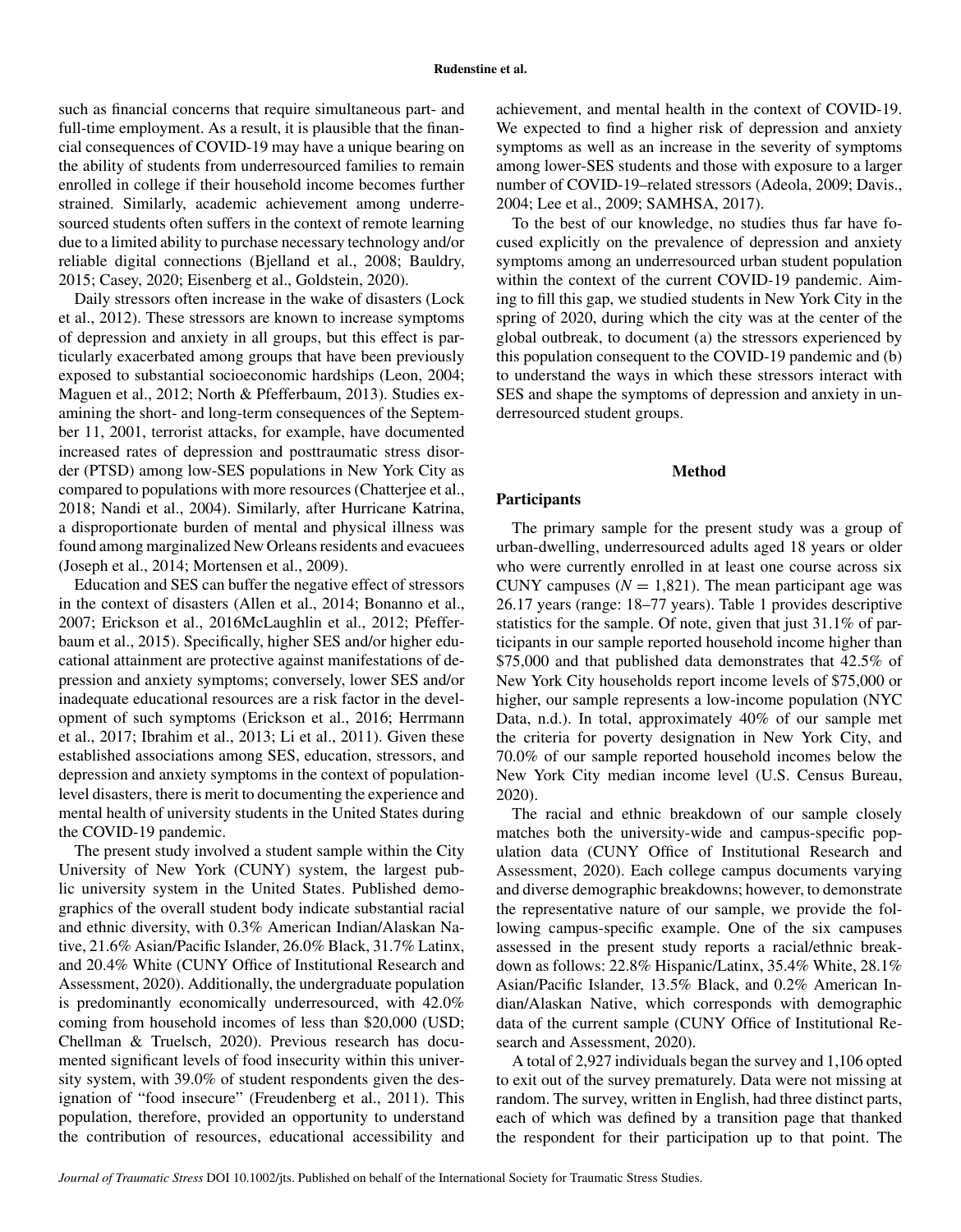#### **Depression and Anxiety During COVID-19**

## **Table 1**

*Prevalence of Depression and Anxiety Across Demographic Sample Characteristics*

| Characteristic                        | Total<br>$(N = 1,821)$ |       | Depression <sup>a</sup><br>$(n = 915)$ |                  | Anxietyb<br>$(n = 752)$ |                  |
|---------------------------------------|------------------------|-------|----------------------------------------|------------------|-------------------------|------------------|
|                                       | $\boldsymbol{n}$       | $\%$  | $\%$                                   | $\boldsymbol{p}$ | $\%$                    | $\boldsymbol{p}$ |
| Total <sup>c</sup>                    |                        | 100.0 | 50.3                                   |                  | 41.3                    |                  |
| Gender                                |                        |       |                                        | < .001           |                         | < .001           |
| Male                                  | 493                    | 27.1  | 45.2                                   |                  | 32.9                    |                  |
| Female                                | 1,301                  | 71.6  | 51.6                                   |                  | 44.0                    |                  |
| Age (years)                           |                        |       |                                        | < .001           |                         | .001             |
| $18 - 39$                             | 1,627                  | 90.1  | 52.5                                   |                  | 43.0                    |                  |
| $40 - 59$                             | 161                    | 8.9   | 32.3                                   |                  | 28.6                    |                  |
| $\geq 60$                             | 17                     | 0.9   | 17.6                                   |                  | 23.5                    |                  |
| Ethnicity                             |                        |       |                                        | .032             |                         | .123             |
| Latinx                                | 722                    | 39.8  | 53.5                                   |                  | 43.6                    |                  |
| Non-Latinx                            | 1,093                  | 60.2  | 48.3                                   |                  | 40.0                    |                  |
| Race                                  |                        |       |                                        | .003             |                         | .001             |
| Non-Latinx White                      | 456                    | 25.1  | 47.4                                   |                  | 42.3                    |                  |
| Non-Latinx Black                      | 216                    | 11.9  | 42.3                                   |                  | 37.2                    |                  |
| Non-Latinx Asian                      | 357                    | 19.6  | 51.7                                   |                  | 35.0                    |                  |
| Latinx                                | 433                    | 23.8  | 50.0                                   |                  | 40.7                    |                  |
| Other race (including multiple races) | 356                    | 19.6  | 58.0                                   |                  | 50.0                    |                  |
| <b>Educational attainment</b>         |                        |       |                                        | < .001           |                         | .001             |
| High school graduate or GED           | 390                    | 21.5  | 56.2                                   |                  | 39.2                    |                  |
| Some college                          | 904                    | 49.8  | 52.9                                   |                  | 45.5                    |                  |
| College graduate or more              | 519                    | 28.6  | 41.8                                   |                  | 35.8                    |                  |
| Marital status                        |                        |       | < .001                                 |                  | .244                    |                  |
| Married                               | 224                    | 12.4  | 35.7                                   |                  | 35.7                    |                  |
| Widowed, divorced, or separated       | 64                     | 3.5   | 48.4                                   |                  | 34.4                    |                  |
| Never married                         | 1,387                  | 76.6  | 53.4                                   |                  | 42.6                    |                  |
| Living with partner                   | 135                    | 7.5   | 44.4                                   |                  | 42.2                    |                  |
| Household income (USD)                |                        |       | .002                                   |                  | .042                    |                  |
| \$0-\$19,999                          | 332                    | 19.1  | 55.5                                   |                  | 44.3                    |                  |
| \$20,000-\$44,999                     | 424                    | 24.4  | 53.3                                   |                  | 41.7                    |                  |
| \$45,000-\$74,999                     | 444                    | 25.5  | 52.3                                   |                  | 45.3                    |                  |
| $\geq$ \$75,000                       | 541                    | 31.1  | 43.6                                   |                  | 37.0                    |                  |
| Household savings (USD)               |                        |       |                                        | .005             |                         | .001             |
| \$0-\$4,999                           | 726                    | 43.3  | 54.5                                   |                  | 46.7                    |                  |
| $\geq$ \$5,000                        | 952                    | 56.7  | 47.5                                   |                  | 38.9                    |                  |
| COVID-19 stressor score               |                        |       |                                        | < .001           |                         | < .001           |
| Low                                   | 270                    | 15.0  | 27.0                                   |                  | 19.3                    |                  |
| Medium                                | 572                    | 31.8  | 41.4                                   |                  | 34.6                    |                  |
| High                                  | 959                    | 53.2  | 63.1                                   |                  | 52.2                    |                  |

*Note*: Data collected from April 8, 2020, to May 2, 2020. GED = General Education Diploma.<br><sup>a</sup>Calculated using the clinical cutoff score of 10 or higher on the Patient Health Questionnaire–9. <sup>b</sup> Calculated using the cli Generalized Anxiety Disorder–7. <sup>c</sup>The mean household size for the sample was 3.7 individuals (*SD* = 1.8).

participants who did not complete the survey exited out of the survey at either the first or second transition page. The final sample included 1,821 participants who completed the survey in its entirety. The survey was conducted over the web using Qualtrics (Provo, UT).

## **Procedure**

The Intersect Lab at the City College of New York distributed an original survey to six CUNY campuses, via Qualtrics, between April 8, 2020, and May 2, 2020, to assess exposure to COVID-19–related stressors and mental health and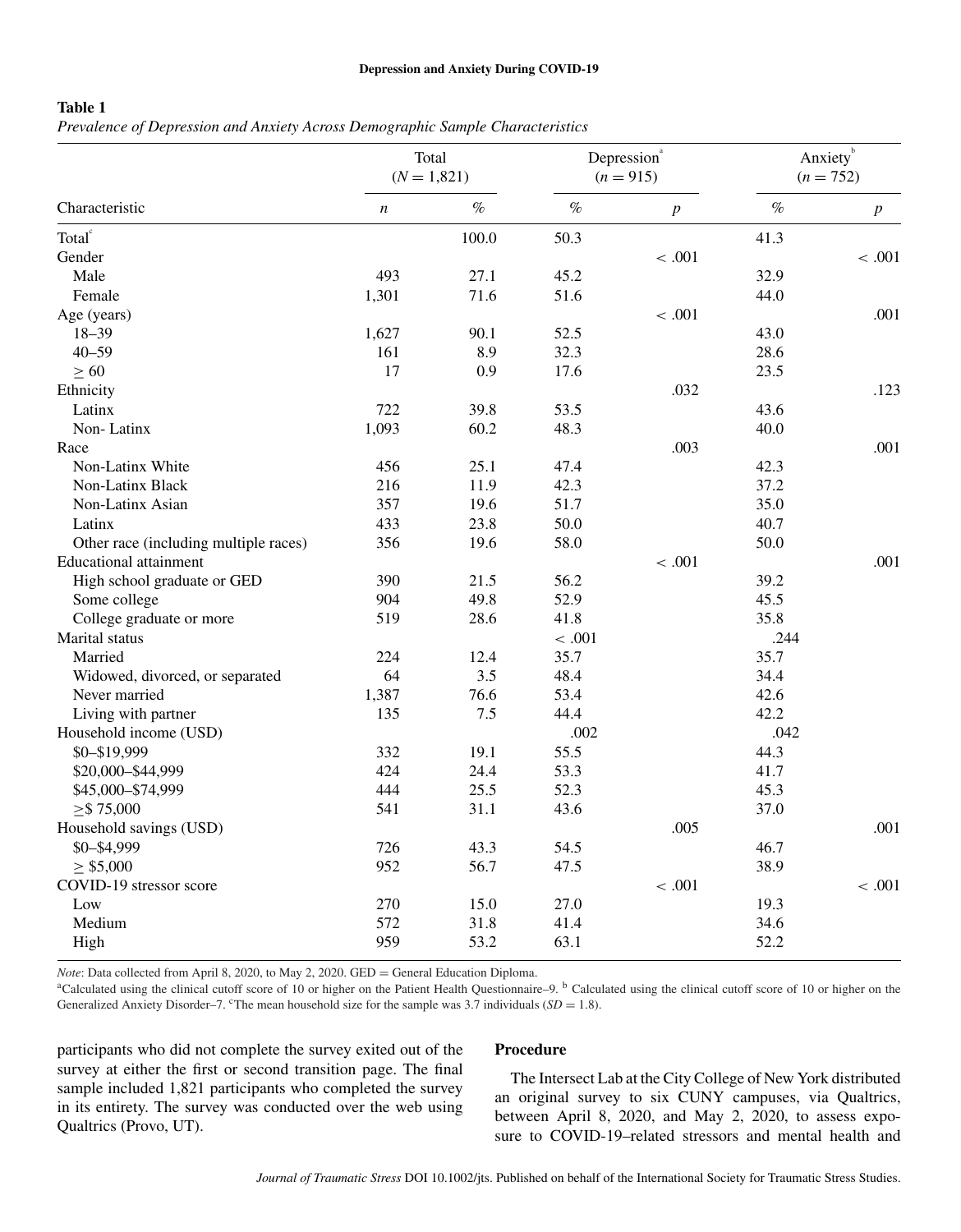sociodemographic factors. Participants were initially informed of the study via an email blast from their respective CUNY campus. The email blast provided the URL for the survey. Participants consented by voluntarily opening the survey link and participating in the survey. Study participants were not compensated for their participation. All procedures were approved by the institutional review board at the City College of New York.

#### **Measures**

#### *Depressive Symptoms*

The nine-item Patient Health Questionnaire–9 (PHQ-9; Kroenke et al., 2001) was used to assess depressive symptoms. The PHQ-9 is a clinically validated assessment tool that is used to measure depressive symptoms. The measure has demonstrated a sensitivity of 88.0% for scores of 10 and higher. Each of the nine items is rated on a 4-point scale ranging from 0 (*not at all*) to 3 (*nearly every day*). In the current study, depression severity was categorized by total scores of 0–4 for no depression and 5–9 for mild, 10–14 for moderate, 15–19 for moderately severe, and 20 or higher for severe depression. These cutoff scores were determined in accordance with literature documenting the association between PHQ-9 scores and ratios of depression diagnoses (i.e., higher scores correspond to an increased likelihood of diagnosis; Kroenke et al., 2001). The PHQ-9 has demonstrated internal reliability, with previous analyses documenting a Cronbach's alpha value of .89 and a test–retest reliability correlation of .84 (Kroenke et al., 2001). In the current sample, the Cronbach's alpha value was .89.

#### *Anxiety Symptoms*

The seven-item Generalized Anxiety Disorder-7 (GAD-7; Spitzer et al., 2006) was used to assess anxiety symptoms. The GAD-7 is a clinically validated survey that has demonstrated a sensitivity of 89.0% for a cutoff score of 10. Respondents rate items using a 4-point scale ranging from 0 (*not at all*) to 3 (*nearly every day*). Anxiety severity was defined by total scores of 0–4 for no anxiety and 5–9 for mild, 10–14 for moderate, and 15 or higher for severe anxiety, which is in accordance with previous analyses that have shown total scores of 5, 10, and 15 to be representative of mild, moderate, and severe levels of anxiety symptoms (Spitzer et al., 2006). Further, higher scores correspond to higher levels of functional impairment (Spitzer et al., 2006). Previous studies have found the GAD-7 to have strong internal reliability (Cronbach's  $\alpha = .92$ ) as well as a test–retest correlation of .83 (Spitzer et al., 2006). In the present sample, the Cronbach's alpha value was .92.

### *COVID-19–Related Stressors*

We assessed 13 stressors based on previous research that has documented posttrauma responses (Boardman et al., 2001; Galea et al., 2008). Additional COVID-19–specific stressors that relate to high levels of financial hardship and the disproportionately high mortality rates experienced by urban marginalized communities compared to more affluent communities were included. The 13 stressors assessed were: seeing family in person less, seeing friends in person less, travel restrictions, death of a close relative or friend due to COVID-19, family or relationship problems, challenges finding childcare, feeling alone, not being able to get food due to shortages, not being able to get supplies due to shortages, losing a job, a member of the household losing a job, having financial problems, having difficulty paying rent, being forced to leave campus. Respondents were asked to answer "yes" or "no" to each item. Exposure to COVID-19–induced stressors were evaluated based on frequency distributions in the sample and categorized as low (1– 2 stressors endorsed), medium (3–4 stressors), and high (5 or more stressors) in accordance with previous research on posttrauma responses (Ettman et al., 2020).

#### *Demographic Characteristics*

We used a binary variable to define gender as male or female. Seven exclusive categories were used to define race/ethnicity: non-Latinx White, non-Latinx Black, Latinx, non-Latinx Asian, American Indian or Alaska Native, and Native Hawaiian or other Pacific Islander. We defined educational attainment according to a three-level categorical variable: high school graduate or General Education Diploma (GED) equivalent, some college, and college graduate or more. For marital status, we used a categorical variable with four groups: married; widowed, divorced, or separated; never married; and living with a partner. Socioeconomic status was grouped into four categories according to household income and household savings, with thresholds of \$0–\$19,999, \$20,000–\$44,999, \$45,000– \$74,999, and \$75,000 or higher. Household savings had two groups: \$0–\$4,999 and \$5,000 and over.

#### **Data Analysis**

We first assessed the demographic characteristics of our sample. Second, we documented bivariate chi-square analyses to examine the associations between demographic characteristics and clinically significant levels of depression and anxiety in the sample. Third, we estimated the prevalence of depression and anxiety, as defined by the clinical cutoff scores on each measure, during the COVID-19 pandemic among urban-dwelling, marginalized individuals in the university sample. Fourth, after controlling for demographic characteristics and resources (i.e., age, race/ethnicity, and gender), we used multivariable logistic regression to estimate odds ratios and 95% confidence intervals for the COVID-19–related stressors and clinically significant levels of depression and anxiety. We used a complete case analysis for these analyses. All statistical analyses were completed using SPSS (Version 25.0; IBM, 2017).

#### **Results**

Table 1 presents the overall demographic characteristics of the sample as well as the prevalence of depression and anxiety across each demographic group, as defined by the clinical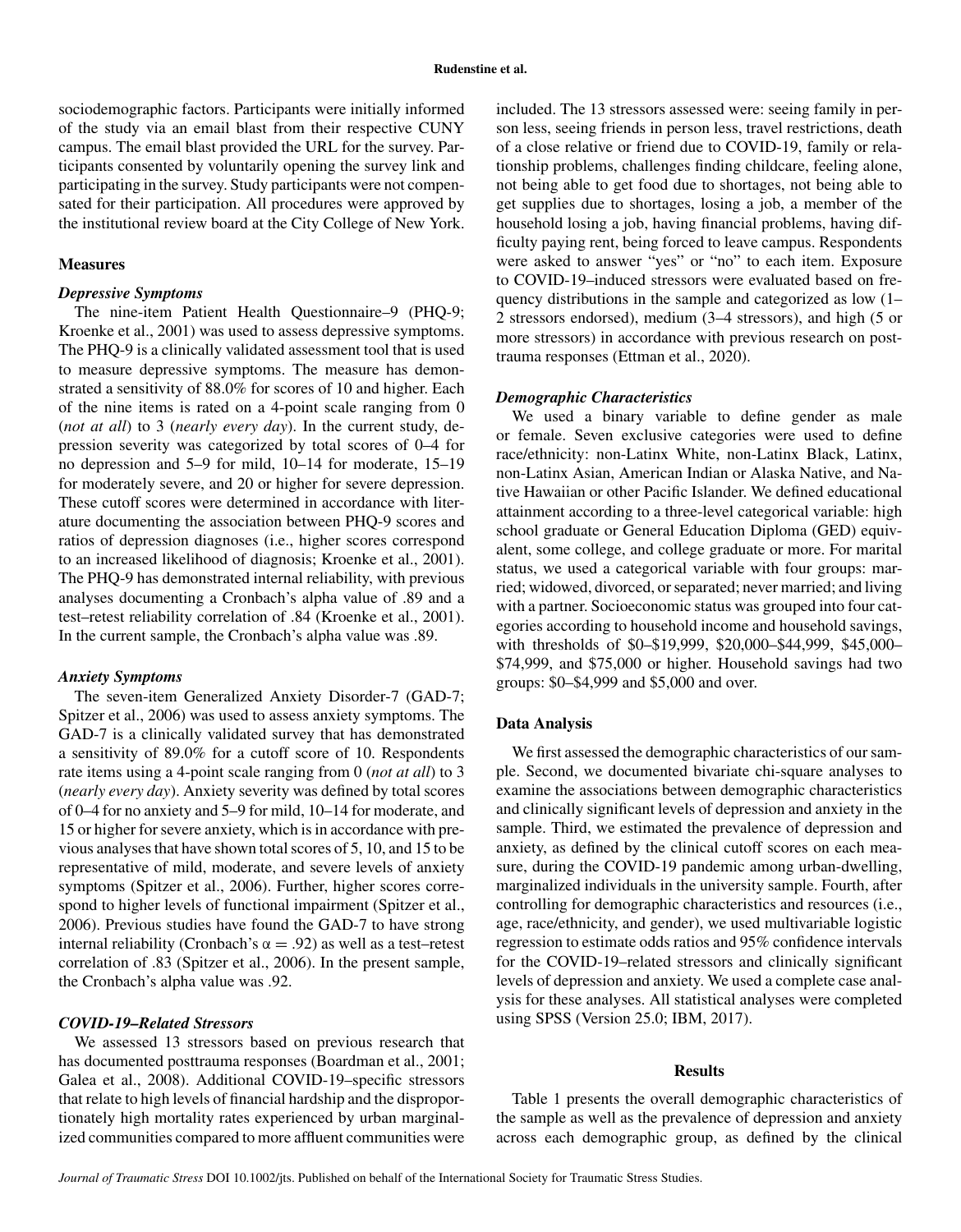#### **Depression and Anxiety During COVID-19**

#### **Figure 1** *Distribution of the Number of COVID-19 Pandemic–Related Stressors Endorsed by Participants*



*Note*. COVID-19 related stressors included seeing family in person less, travel restrictions, death of someone close due to coronavirus or COVID-19, family or relationship problems (e.g., with spouse or kids), challenges finding childcare, feeling alone, not being able to get food due to shortages, not being able to get supplies due to shortages, losing a job, household member losing a job, having financial problems, having difficulty paying rent, being forced to leave campus.

cutoff score on the PHQ-9 and GAD-7. Table 1 shows that in April 2020 (i.e., 2–3 months after the start of the COVID-19 pandemic in the United States and during the peak of infections and deaths in New York City), 50.3% of the sample met the PHQ-9 clinical cutoff for depression and 41.3% met the GAD-7 clinical cut off for anxiety. Women were more likely than men to meet the clinical cutoff for depression (51.6% vs. 45.2%),  $\chi^2(2, N=1,816) = 19.2, p < .001$ , and anxiety (44.0%) vs. 32.9%),  $\chi^2(2, N = 1,818) = 29.5, p < .001$ . Compared to individuals who identified as non-Latinx, those who reported their ethnicity as Latinx had a significantly higher prevalence of clinically significant levels of depressive symptoms (48.3% vs. 53.5%),  $\chi^2(1, N = 1,813) = 4.6$ ,  $p = .032$ . Overall, reporting access to fewer resources was associated with a higher prevalence of clinically significant levels of both depression and anxiety symptoms. Regarding educational attainment, 56.2% of individuals with a GED or high school degree met the clinical cutoff for depression, compared to 41.8% of those with a college degree or more,  $\chi^2(2, N = 1,811) = 222.8$ , *p <* .001. Participants who had completed some college had a higher prevalence of clinically significant levels of anxiety symptoms (45.5%) compared to those with both less and more education (39.2% and 35.8%, respectively),  $\chi^2(2, N = 1,813)$  $= 13.5, p = .001$ . Among individuals in the highest household income category (i.e., \$75,000 and above), 43.6% reported clinically significant levels of depressive symptoms,  $\chi^2(3, N =$  $1,739$  = 15.3,  $p = .002$ , and 37.0% for clinically significant anxiety symptoms,  $\chi^2(3, N = 1,741) = 8.2, p = .042$ , whereas individuals in the lowest household income category (i.e., under \$19,999) had a higher prevalence of clinically significant levels of both depression (55.5%),  $\chi^2$ (3, *N* = 1,739) = 15.3, *p* = .002, and anxiety symptoms (44.3%),  $\chi^2$ (3, *N* = 1,741)  $= 8.2, p = .042$ . Similarly, among participants who reported having more than \$5,000 in household savings, fewer individuals met the clinical cut off for depression (47.5%),  $\chi^2(1, N =$  $1,676$  = 8.0,  $p = .005$ , and anxiety (38.9%), compared to those with less than \$5,000 in household savings (54.4% and 46.7%, respectively),  $\chi^2(1, N = 1,678) = 10.3$ ,  $p = .001$ . Exposure to more COVID-19–related stressors was related to a higher prevalence of clinically significant levels of depression and anxiety symptoms. The prevalence of individuals who reported low-, medium-, and high- levels of COVID-19–related stressor exposure for depression was 27.0%, 41.4%, and 63.1%, respectively,  $\chi^2(2, N = 1,801) = 139.1, p < .001$ , and 19.3%, 34.6%, and 52.2%, respectively, for anxiety,  $\chi^2(3, N = 1,741)$  $= 111.6, p < .001$ . Figure 1 illustrates the distribution of COVID-19–related stressors endorsed by participants.

Table 2 shows the prevalence rates of depression and anxiety across categories of severity. In total, 12.0%, 15.3%, 23.0%, and 30.7% of the sample met the criteria for severe, moderately severe, moderate, and mild levels of depression symptoms, respectively. For anxiety, 20.6% of the sample was categorized as having severe anxiety symptoms, 20.7% as having moderate symptoms, and 32.1% as having mild symptoms.

After controlling for demographic characteristics (i.e., gender, age, and race/ethnicity), we completed a multivariable analysis of sociodemographic variables, resources, and COVID-19–related stressors as well as depression and anxiety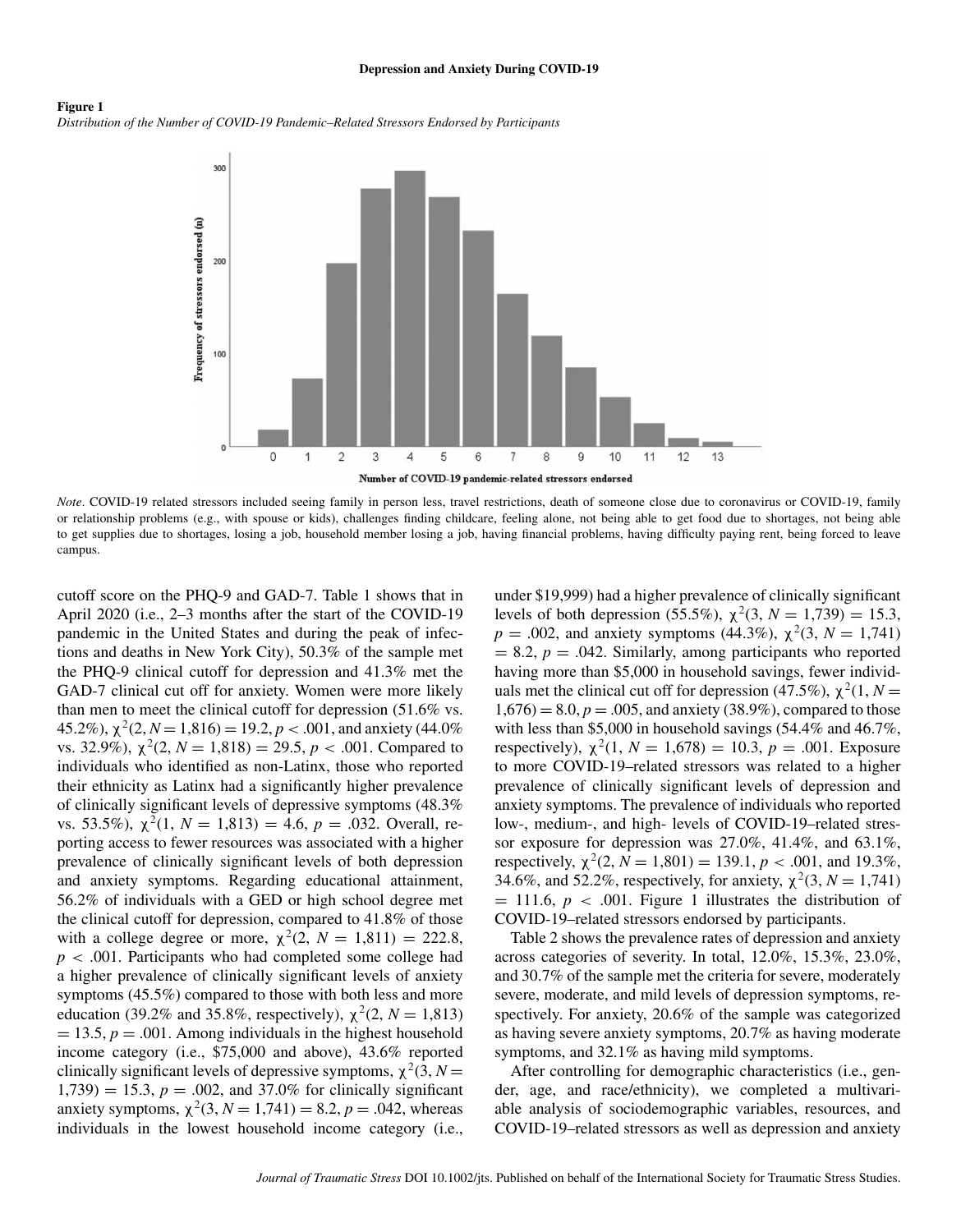**Table 2**

*Prevalence of Depression and Anxiety in the Sample*

| Variable          | %    |
|-------------------|------|
| Depression        |      |
| None              | 19.0 |
| Mild              | 30.7 |
| Moderate          | 23.0 |
| Moderately severe | 15.3 |
| Severe            | 12.0 |
| Anxiety           |      |
| Minimal           | 25.6 |
| Mile              | 32.1 |
| Moderate          | 20.7 |
| Severe            | 206  |

*Note.*  $N = 1,821$ . Data collected from April 8, 2020, to May 2, 2020. <sup>a</sup>Calculated using the Patient Health Questionnaire–9 with a score of 0–4 for no depression and scores of 5–9 for mild, 10–14 for moderate, 15–19 for moderately severe, and  $\geq$  20 for severe depression. <sup>b</sup>Calculated using the Generalized Anxiety Disorder– 7, with scores of 0–4 for minimal, 5–9 for mild, 10–14 for moderate, and 15–21 for severe anxiety.

symptoms (Table 3). Having less than \$5,000 in household savings was the only sociodemographic characteristic to increase the odds of anxiety symptoms by 1.3, 95% CI  $[1.0, 1.6]$ . In addition, COVID-19–related stressors increased the risk for depression and anxiety symptoms, with the odds of depression and anxiety decreasing with fewer reported stressors. The odds ratios (*OR*s) for depression in individuals who reported low and medium stressor scores as compared to those who reported high stressor scores were 0.2, 95% CI [0.2, 0.3], and 0.4, 95% CI [0.3, 0.5], respectively. The risk of anxiety was lower among individuals who had low and medium stressor scores compared to those with high stressor scores,  $OR = 0.2$ , 95% CI [0.2, 0.3], and *OR* = 0.5, 95% CI [0.4, 0.6].

#### **Discussion**

Using a sample from an urban public university, this study was the first of which we are aware to assess the burden of mental illness among a United States–based population that has been particularly vulnerable to the health and economic consequences of the COVID-19 outbreak. First, we found that in our sample, in the context of COVID-19, the prevalence of selfreported depression and anxiety symptoms was skewed toward moderate to severe levels. It is important to note that participants in our sample endorsed levels of depression and anxiety that were above the mean scores established for the measures used in the study (i.e., the PHQ-9 and GAD-7). As expected, the levels of depression and anxiety symptoms documented in this study were higher than those documented among university students before COVID-19. For example, the rate of 14.5% for moderate-to-severe depressive symptoms found in a United States–based undergraduate student population pre–COVID-19 (Gress-Smith et al., 2013) was significantly lower than what we found in the present sample (i.e., 23.0% for moderate, 15.3% for moderately severe, and 12.0% for severe levels of depressive symptoms). Similarly, a research group tasked with assessing the health of the CUNY student body documented that pre– COVID-19, 20.0% and 18.0% of CUNY students suffered from anxiety and depression, respectively (CUNY Graduate School of Public Health & Health Policy, 2018). Moreover, 7.8% and 15.1% of international university students globally endorsed a mood or anxiety disorder in the 12 months prior to data collection, whereas our study suggests that during COVID-19, 50.0% and 40.0% of our sample met the clinical cutoffs for depression and anxiety, respectively (Auerbach et al., 2018).

Second, COVID-19–related stressors were important predictors of depression and anxiety symptoms. Together, these findings contribute to the mounting evidence that COVID-19 is particularly harmful to the health of marginalized student populations. Given the protective role that education plays over the life course, the practical and psychological disruption to academic achievement experienced among this population stands to alter life trajectories of health and academic prosperity (Bauldry, 2015; Bjelland, et al., 2008; Eisenberg et al., 2009).

There is extensive research documenting the increase of depression and anxiety symptoms in response to population-level disasters (Balaban, 2006; Bromet, 2014; Kar & Bastia, 2006; Karatzias et al., 2020; Leon, 2004; Maguen et al., 2012; North & Pfefferbaum, 2013; Van Der Velden et al., 2006; Wang et al., 2020). In addition, population-level disasters have been associated with increased rates of depression and PTSD symptoms and higher rates of unemployment among low-SES populations as well as increased physical and mental health disparities among marginalized populations (Chatterjee et. al, 2018; Joseph et al, 2014; Mortensen et al., 2009; Nandi et al., 2004). Moreover, prolonged disasters—such as a pandemic—rather than single-incident disasters, have been shown to cause more perpetual harm to individuals who endure them (Bromet, 2014; Cerdá et al., 2012; Terayama et al., 2020). The present findings build upon previous and preliminary analyses that have investigated disasters and subsequent psychological health, with the aim of understanding the psychological response to disasters among urban-dwelling, underresourced public university students (Cao et al., 2020; Simms et al., 2013).

Household savings and exposure to COVID-19–related stressors were the only two nondemographic factors we found to be related to depression and/or anxiety symptom endorsement. Levels of household savings, specifically savings of less than \$5,000, were associated with a significantly higher risk of anxiety. Financial savings can provide a sense of stability and safety in the context of major life disruption, such as unemployment, which has increased substantially in the wake of COVID-19. Unemployment in the United States rose from 3.6% to 14.7% between January 2020 and April 2020 (Bureau of Labor Statistics, 2020), with individuals who had already experienced socioeconomic disadvantages the most severely affected by a sudden loss of income (Bureau of Labor Statistics,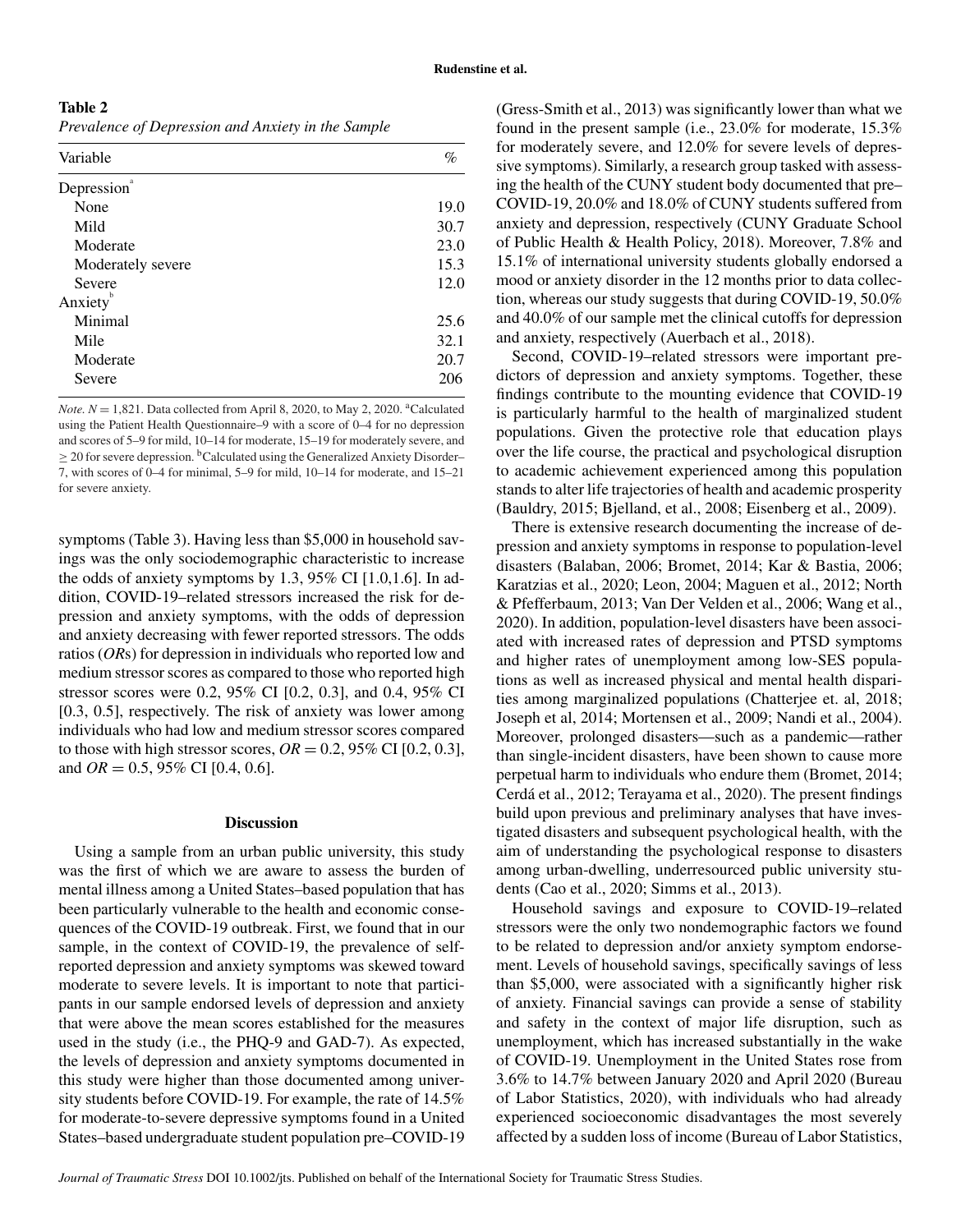#### **Table 3**

*Weighted Odds of Depression and Anxiety Endorsement by Resources*

| Resource                        |         | Depression <sup>a</sup> |         | Anxiety <sup>b</sup> |
|---------------------------------|---------|-------------------------|---------|----------------------|
|                                 | OR      | 95% CI                  | OR      | 95% CI               |
| <b>Educational attainment</b>   |         |                         |         |                      |
| High school graduate/GED        | 1.0     | [0.7, 1.4]              | 0.8     | [0.6, 1.1]           |
| Some college                    | 0.9     | [0.7, 1.2]              | 1.0     | [0.8, 1.4]           |
| College graduate or more (Ref.) |         |                         |         |                      |
| Marital status                  |         |                         |         |                      |
| Married                         | 1.0     | [0.6, 1.6]              | 0.9     | [0.6, 1.5]           |
| Widowed, divorced or separated  | 1.6     | [0.8, 3.1]              | 0.7     | [0.4, 1.5]           |
| Never married                   | 1.3     | [0.9, 1.9]              | 1.0     | [0.7, 1.5]           |
| Living with a partner (Ref.)    |         |                         |         |                      |
| Household income (USD)          |         |                         |         |                      |
| \$0-\$19,999                    | 1.1     | [0.8, 1.5]              | 0.9     | [0.6, 1.3]           |
| \$20,000-\$44,999               | 1.0     | [0.7, 1.3]              | 0.8     | [0.6, 1.1]           |
| \$45,000-\$74,999               | 1.1     | [0.9, 1.6]              | 1.2     | [0.9, 1.5]           |
| $\geq$ \$75,000 (Ref.)          |         |                         |         |                      |
| Household savings (USD)         |         |                         |         |                      |
| $<$ \$5,000                     | 1.1     | [0.9, 1.4]              | $1.3^*$ | [1.0, 1.6]           |
| $\geq$ \$5,000 (Ref.)           |         |                         |         |                      |
| COVID-19 stressors <sup>°</sup> |         |                         |         |                      |
| Low                             | $0.2^*$ | [0.2, 0.3]              | $0.2^*$ | [0.2, 0.3]           |
| Medium                          | $0.4*$  | [0.3, 0.5]              | $0.5^*$ | [0.4, 0.6]           |
| High (Ref.)                     |         |                         |         |                      |

*Note.*  $N = 1,821$ . Models controlled for demographic characteristics (i.e., gender, age, race, ethnicity). Ref. = reference group; GED = General Education Diploma.<br><sup>a</sup> Depression calculated using the Patient Health Quest with a clinical cutoff score of 10. cThirteen COVID-19–related stressors were assessed. Stressor scores were categorized as low (1–2), medium (3–4), and high ( $\geq 5$ ) exposures to COVID-19–induced stressors.

 $*^*$ *p* < .05.

2017). The household income of 43.4% of our respondents was under \$44,999; for 68.9% of participants, household income was under \$74,999. Given that a large portion of our population reported lacking household savings to cover rent and other critical expenses, it is not surprising that the additional stress of unemployment and the transition to remote learning due to COVID-19 were associated with an increase in the risk of anxiety.

Evident in our study is the burden of COVID-19–related stressors. We found that individuals with more exposure to COVID-19–related stressors were more likely to endorse depression and anxiety symptoms than individuals who reported exposure to fewer COVID-19–related stressors. This finding is consistent with a wealth of literature documenting the relation between lifetime exposure to stressors and/or potentially traumatic events and psychological distress (Chapman et al., 2004; Chu et al., 2012; Stevens-Watkins et al., 2014; Williams et al., 2007;). In particular, there is considerable literature documenting not only the negative effect of specific stressors on mental health but also the exponential negative effect of multiple and concurrent stressors on psychological

well-being (Evans & English, 2003; Green et al., 2000; Priebe et al., 2018). Over 50.0% of our respondents met the criteria for a high stressor score (i.e., at least 5 such exposures), 31.8% met the criteria for a medium stressor score (i.e., 3–4 exposures), and only 15.0% met the criteria for a low stressor score (i.e., 1–2 exposures). Increased stressors correspond with the increased prevalence of COVID-19 exposure and mortality rates in both New York City as a whole, specifically in lowerincome, non-White neighborhoods in New York City (CDC, 2020; New York City Department of Health, 2020). In addition, COVID-19–related experiences, such as unemployment, the death of a family member or close friend, receiving a positive COVID-19 diagnosis, increased problems with friend(s) and/or family, and difficulty paying monthly rent, all of which are more likely to occur within the context of income insecurity and societal marginalization, increased the odds of both depression and anxiety symptoms among respondents in our study.

Together, these three main results tell a devastating story of significant psychological distress among students from lower socioeconomic groups living in the COVID-19 epicenter of the U.S. pandemic. It is important to note that the present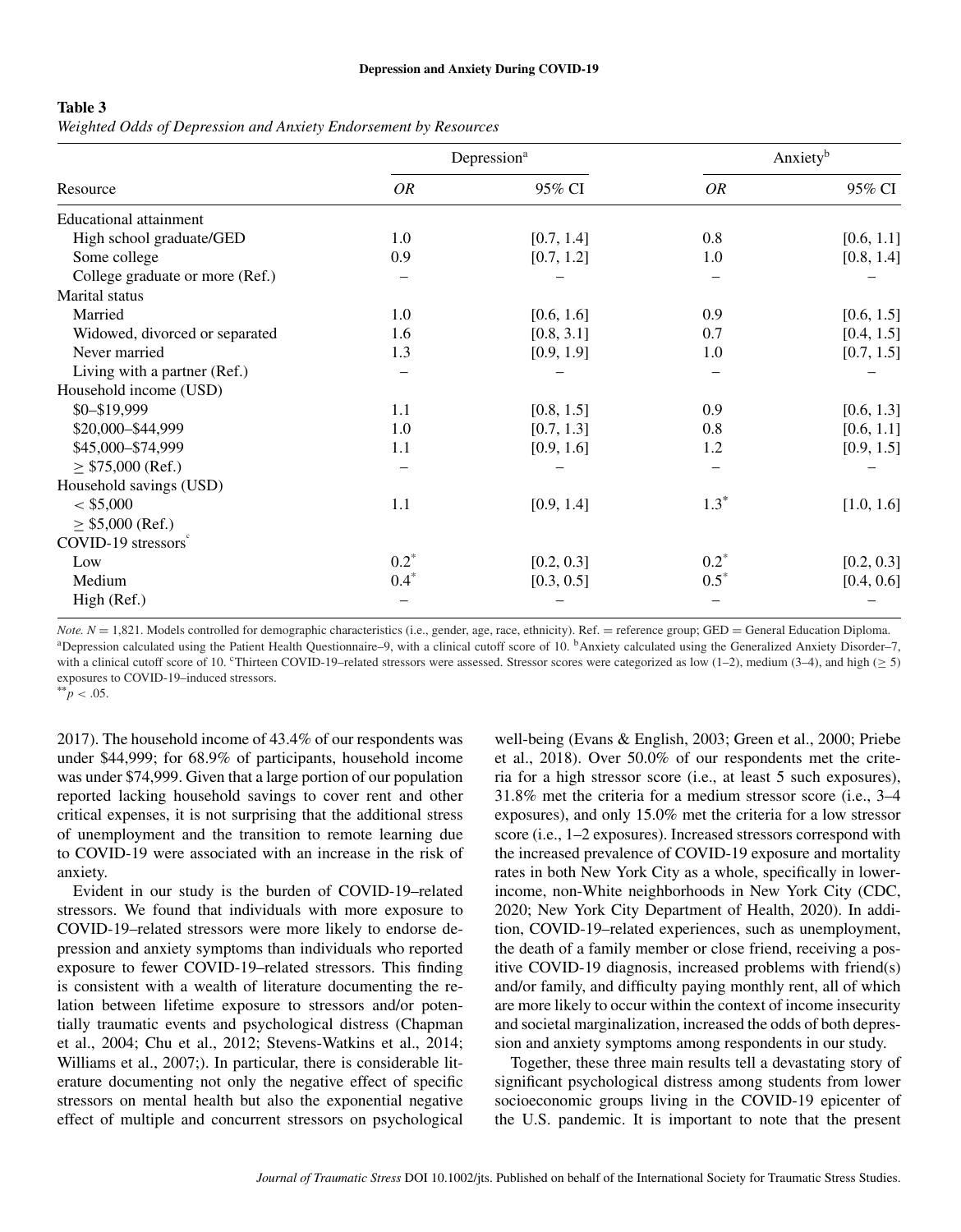results not only demonstrate a high prevalence of depression and anxiety symptoms among our sample but also a predominance of moderate-to-severe symptoms across both disorders. Although increases in distress and psychiatric symptoms are often expected during a large-scale disaster and in its aftermath, this study documents significantly higher levels of depressive and anxiety symptom endorsement in comparison to other preliminary population-level health assessments conducted during COVID-19 (e.g., Shevlin et al., 2020). In this manner, the present study highlights one of the various mechanisms through which the outbreak may lead to such significant levels of depression and anxiety symptoms. It is plausible that the high prevalence of moderate-to-severe depression and anxiety symptoms in our urban-dwelling, marginalized student sample represents a compounding of preexisting marginalization, such as previous financial and occupational insecurity, as well as the new stressors, mortality rates, and new socioeconomic consequences that have arisen directly from the pandemic itself (Douglas et al., 2020; Karatzias et al., 2020; McGinty et al., 2020; Pfefferbaum & North, 2020; Shevlin et al., 2020; Wang et al., 2020). The accumulation of lifetime adverse experiences and stressors is a well-documented risk factor for incident and/or worsening depression and anxiety during a large-scale event such as the current pandemic (Duan & Zhu, 2020; Torales et al., 2020). Additionally, previous research has documented higher postdisaster levels of depression and anxiety in underresourced and minority populations compared to more affluent and non-Latinx White populations (Ahern & Galea, 2006; Norris & Alegria, 2005). The interactions between previous adversity, COVID-19–related stressors, and marginalization may be contributing to such increased prevalence.

Three study limitations are important to discuss. First, the COVID-19 pandemic affected areas of the United States at different times and to different degrees. Exposures and experiences related to COVID-19 among students living in New York City during the spring of the 2020 pandemic peak are not meant to be representative of the experiences within both student and general populations throughout the United States. Second, although the study was not made available to every student enrolled in the CUNY system, it was made available to students registered in at least one course across six CUNY campuses. Third, depression and anxiety symptoms were self-reported and assessed using psychometrically sound screening tools; they, therefore, provide an estimate of the burden of each disorderrelated symptom cluster in the population. Diagnoses of depression and anxiety can only be made by a clinician following diagnostic evaluation.

Notwithstanding these limitations, to the best of our knowledge, this was the first study to assess the psychological impact of COVID-19 on an urban, marginalized university sample. The reported experience of COVID-19–related stressors was high in the sample studied. The marginalization and vulnerability of this population, in general, is likely only amplified in the context of COVID-19. Combined, these findings suggest that COVID-19 may be presenting a different socioeconomic and psychological challenge than seen in the aftermath of many population-level disasters.

Of note, this study also begins to speak to the mental health challenges facing undergraduate and graduate students who attend urban public universities. Although the transition to remote learning has and will be a challenge for all institutions and students, there are particular difficulties students who come from underresourced families and communities experience (Casey, 2020; Goldstein, 2020). These include access to quiet study spaces and necessary technology to attend remote courses as well as baseline individual and family stressors above what is experienced among more affluent individuals and families. Moreover, the loss of individual and family income due to COVID-19 will likely result in many of these students postponing their academic goals due to financial constraints and competing priorities. The prevalence of depression and anxiety symptoms documented in the present study may well compound these forces and contribute to a significant impact on academic success and subsequent life trajectories for these individuals (Bauldry, 2015; Bjelland et al., 2008; Eisenberg et al., 2009).

These data tell a story of notable psychological distress and exacerbated daily stressors in the context of COVID-19. Future studies that examine the trajectories of mental health and COVID-19–related exposures are warranted. Such data have the potential to inform how universities and states direct resources to meet the needs of their most vulnerable members.

#### **Open Practices Statement**

Neither of the studies reported in this article was formally preregistered. Neither the data nor the materials have been made available on a permanent third-party archive; requests for the data or materials should be sent via email to the lead author at mrudenstine@ccny.cuny.edu.

#### **References**

- Adeola, F. (2009). Mental health and psychosocial distress sequelae of Katrina: An empirical study of survivors. *Research in Human Ecology*, *16*(2), 195–210.
- Ahern, J., & Galea, S. (2006). Social context and depression after a disaster: The role of income inequality. *Journal of Epidemiology and Community Health*, *60*(9), 766–770.<https://doi.org/10.1136/jech.2006.042069>
- Allen, J., Balfour, R., Bell, R., & Marmot, M. (2014). Social determinants of mental health. *International Review of Psychiatry*, *26*(4), 392–407. <https://doi.org/10.3109/09540261.2014.928270>
- Auerbach, R. P., Mortier, P., Buffaerts, R., Alonso, J., Benjet, C., Cuijipers, P., Demyttenaere, K., Ebert, D. D., Green, J. G., Hasking, P., Murray, E., Nock, M. K., Pinder-Amaker, S., Sampson, N. A., Stein, D. J., Vilagut, G., Zaslavsky, A. M., Kessler, R. C., & WHO WMH-ICS (2018). WHO World Health Surveys International College Student Project: Prevalence and distribution of mental disorders. *Journal of Abnormal Psychology*, *127*(7), 623– 638.<https://doi.org/10.1037/abn0000362>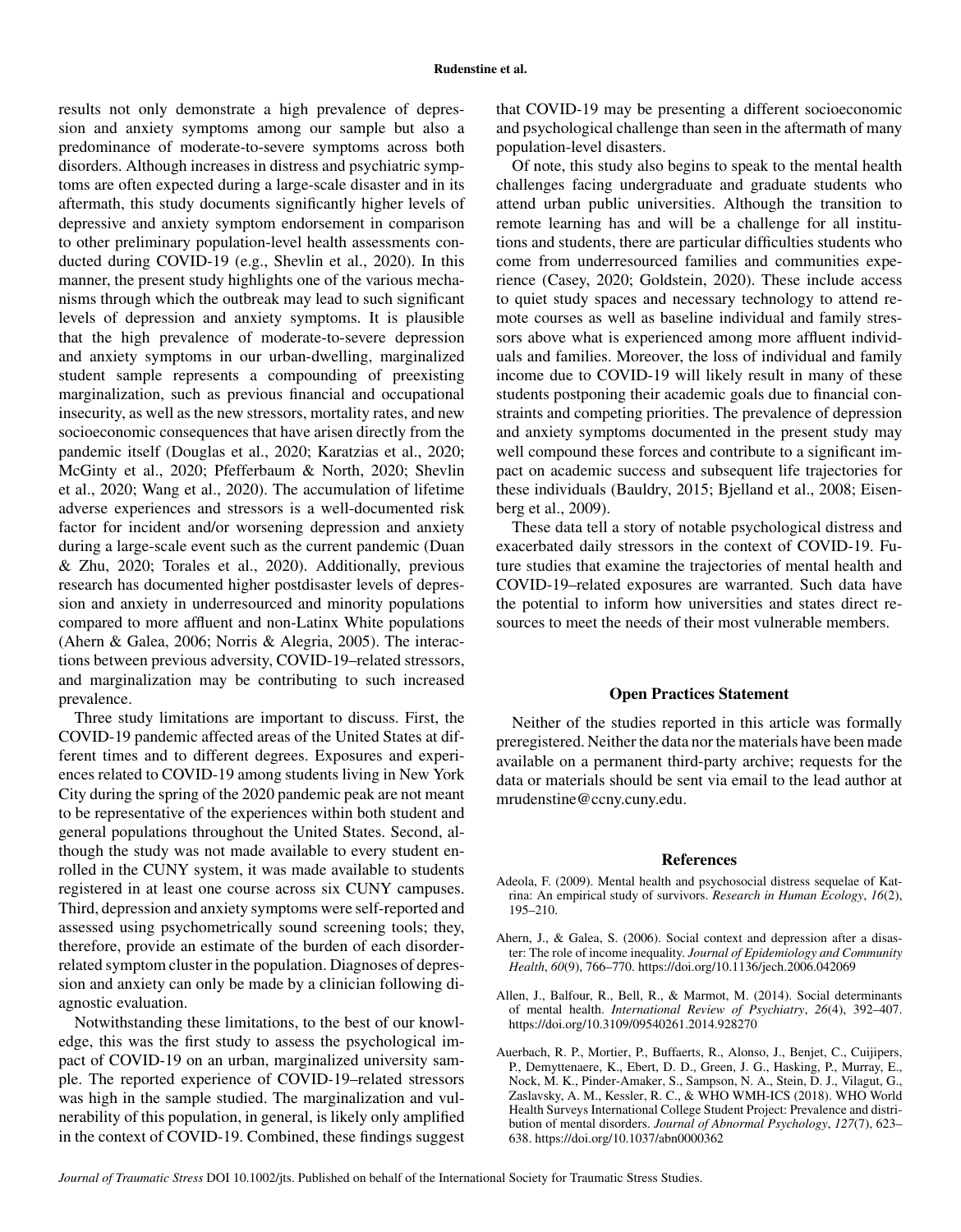- Balaban, V. (2006). Psychological assessment of children in disasters and emergencies. *Disasters*, *30*(2), 178–198. [https://doi.org/10.1111/j.0361-](https://doi.org/10.1111/j.0361-3666.2006.00314.x) [3666.2006.00314.x](https://doi.org/10.1111/j.0361-3666.2006.00314.x)
- Bauldry, S. (2015). Variation in the protective effect of higher education against depression. *Society & Mental Health*, *5*(2), 145–161. [https://doi.org/10.](https://doi.org/10.1177/2156869314564399) [1177/2156869314564399](https://doi.org/10.1177/2156869314564399)
- Bjelland, I., Krokstad, S., Mykletun, A., Dahl, A., Tell, G., & Tambs, K. (2008). Does higher education protect against anxiety and depression? The HUNT Study. *Social Science & Medicine*, *66*(6), 1334–1345. [https://doi.org/10.](https://doi.org/10.1016/j.socscimed.2007.12.019) [1016/j.socscimed.2007.12.019](https://doi.org/10.1016/j.socscimed.2007.12.019)
- Boardman J. D, Finch B. K., Ellison C. G., Williams D. R., & Jackson J. S. (2001) Neighborhood disadvantage, stress, and drug use among adults. *Journal of Health and Social Behavior*, *42*(2),151–165.
- Bonanno, G. A., Galea, S., Bucciarelli, A., & Vlahov, D. (2007). What predicts psychological resilience after disaster? The role of demographics, resources, and life stress. *Journal of Consulting and Clinical Psychology*, *75*(5), 671– 682.<https://doi.org/10.1037/0022-006X.75.5.671>
- Bromet, Evelyn. (2014). Emotional consequences of nuclear power plant disasters. *Health Physics*, *106*(2), 206–210. [https://doi.org/10.1097/HP.](https://doi.org/10.1097/HP.0000000000000012) [0000000000000012](https://doi.org/10.1097/HP.0000000000000012)
- Bureau of Labor Statistics. (2017). *Profile of the labor force by educational attainment*. [https://www.bls.gov/spotlight/2017/educational-attainment-of](https://www.bls.gov/spotlight/2017/educational-attainment-of-the-labor-force/home.htm)[the-labor-force/home.htm](https://www.bls.gov/spotlight/2017/educational-attainment-of-the-labor-force/home.htm)
- Bureau of Labor Statistics. (2020). *The unemployment situation*. [https://www.](https://www.bls.gov/news.release/empsit.toc.htm) [bls.gov/news.release/empsit.toc.htm](https://www.bls.gov/news.release/empsit.toc.htm)
- Casey, N. (2020, April 4). College made them feel equal. The virus exposed how unequal their lives are. *New York Times*. [https://www.nytimes.com/](https://www.nytimes.com/2020/04/04/us/politics/coronavirus-zoom-college-classes.html) [2020/04/04/us/politics/coronavirus-zoom-college-classes.html](https://www.nytimes.com/2020/04/04/us/politics/coronavirus-zoom-college-classes.html)
- Cao, W., Fang, Z., Hou, G., Han, M., Xu, X., Dong, J., & Zheng, J. (2020). The psychological impact of the COVID-19 epidemic on college students in China. *Psychiatry Research*, *287*, 112934. [https://doi.org/10.1016/](https://doi.org/10.1016/j.psychres.2020.112934) [j.psychres.2020.112934](https://doi.org/10.1016/j.psychres.2020.112934)
- Centers for Disease Control and Prevention. (2020*)*. *Coronavirus disease 2019 (COVID-19) cases in the U.S*. [https://covid.cdc.gov/covid-data-tracker/](https://covid.cdc.gov/covid-data-tracker/#cases) [#cases](https://covid.cdc.gov/covid-data-tracker/#cases)
- Centers for Disease Control and Prevention COVID-19 Response Team (2020). Severe outcomes among patients with coronavirus disease 2019 (COVID-19)–United States, February 12–March 16, 2020. *Morbidity and Mortality Weekly Report*, *69*(12), 343–346. [https://doi.org/10.15585/mmwr.](https://doi.org/10.15585/mmwr.mm6912e2) [mm6912e2](https://doi.org/10.15585/mmwr.mm6912e2)
- Cerdá, M., Bordelois, P.M., Galea, S., Norris, F., Tracy, M., & Koenen, K.C. (2013) The course of posttraumatic stress symptoms and functional impairment following a disaster: What is the lasting influence of acute versus ongoing traumatic events and stressors? *Social Psychiatry and Psychiatric Epidemiology*, *48*(3), 385–395.<https://doi.org/10.1007/s00127-012-0560-3>
- Chapman, D., Whitfield, C., Felitti, V., Dube, S., Edwards, V., & Anda, R. (2004). Adverse childhood experiences and the risk of depressive disorders in adulthood. *Journal of Affective Disorders*, *82*(2), 217–225. [https://doi.org/](https://doi.org/10.1016/j.jad.2003.12.013) [10.1016/j.jad.2003.12.013](https://doi.org/10.1016/j.jad.2003.12.013)
- Chatterjee, A., Banerjee, S., Stein, C., Kim, M. H., DeFerio, J., & Pathak, J. (2018). Risk factors for depression among civilians after the 9/11 World Trade Center terrorist attacks: A systematic review and meta-analysis. *PLoS currents*, *10*. [https://doi.org/10.1371/currents.dis.](https://doi.org/10.1371/currents.dis.6a00b40c8ace0a6a0017361d7577c50a) [6a00b40c8ace0a6a0017361d7577c50a](https://doi.org/10.1371/currents.dis.6a00b40c8ace0a6a0017361d7577c50a)
- Chellman, C., & Truelsch, S. (2017). *The State of CUNY 2017: Where we have been, where we are at, where we are going*. [http://](http://www1.cuny.edu/sites/cunyufs/wp-content/uploads/sites/48/2017/07/The-State-of-CUNY-2017-for-COPS-1-003.pdf) [www1.cuny.edu/sites/cunyufs/wp-content/uploads/sites/48/2017/07/The-](http://www1.cuny.edu/sites/cunyufs/wp-content/uploads/sites/48/2017/07/The-State-of-CUNY-2017-for-COPS-1-003.pdf)[State-of-CUNY-2017-for-COPS-1-003.pdf](http://www1.cuny.edu/sites/cunyufs/wp-content/uploads/sites/48/2017/07/The-State-of-CUNY-2017-for-COPS-1-003.pdf)
- Chu, D., Williams, L., Harris, A., Bryant, R., & Gatt, J. (2012). Early life trauma predicts self- reported levels of depressive and anxiety symptoms in nonclinical community adults: Relative contributions of early life stressor types and adult trauma exposure. *Journal of Psychiatric Research*, *47*(1), 23–32.<https://doi.org/10.1016/j.jpsychires.2012.08.006>
- Cook, B., Trinh, N. -H., Li, Z., Hou, S. S. -Y., & Progovac, A. M. (2016). Trends in racial-ethnic disparities in access to mental health care, 2004–2012. *Psychiatric Services*, *68*(1), 9–16. [https://doi.org/10.1176/appi.ps.201500](https://doi.org/10.1176/appi.ps.201500453) [453](https://doi.org/10.1176/appi.ps.201500453)
- City University of New York Graduate School of Public Health & Health Policy. (2018). *Healthy CUNY: Promoting health for academic success: An assessment of challenges and opportunities at City University of New York*. [https://sph.cuny.edu/wp-content/uploads/2018/02/Promoting-Health](https://sph.cuny.edu/wp-content/uploads/2018/02/Promoting-Health-for-Academic-Success.2.12.18_-FINALpdf-2.13.18.pdf)[for-Academic-Success.2.12.18\\_-FINALpdf-2.13.18.pdf](https://sph.cuny.edu/wp-content/uploads/2018/02/Promoting-Health-for-Academic-Success.2.12.18_-FINALpdf-2.13.18.pdf)
- City University of New York Office of Institutional Research and Assessment. (2020). *Summary of degrees granted by race/ethnicity and gender: Percentages 2018–2019*. [http://www.cuny.edu/irdatabook/rpts2\\_AY\\_](http://www.cuny.edu/irdatabook/rpts2_AY_current/DEGR_0006_SUM_DEG_RACE_GEN_PCT.rpt.pdf) [current/DEGR\\_0006\\_SUM\\_DEG\\_RACE\\_GEN\\_PCT.rpt.pdf](http://www.cuny.edu/irdatabook/rpts2_AY_current/DEGR_0006_SUM_DEG_RACE_GEN_PCT.rpt.pdf)
- City University of New York Office of Institutional Research and Assessment. (2020). *Total enrollment by race/ethnicity and gender: Percentages fall 2019*. [http://www.cuny.edu/irdatabook/rpts2\\_AY\\_current/ENRL\\_](http://www.cuny.edu/irdatabook/rpts2_AY_current/ENRL_0015_RACE_TOT_PCT.rpt.pdf) [0015\\_RACE\\_TOT\\_PCT.rpt.pdf](http://www.cuny.edu/irdatabook/rpts2_AY_current/ENRL_0015_RACE_TOT_PCT.rpt.pdf)
- Daniel, S. (2020). Education and the COVID-19 pandemic. *PROSPECTS*. Advance online publication.<https://doi.org/10.1007/s11125-020-09464-3>
- Davis, I. (2004). Progress in analysis of social vulnerability and capacity. In G. Bankoff, G. Frerks, & D. Hillhorst, *Mapping vulnerability: Disasters, development, and people* (pp. 128–144). Routledge.
- Davis, R., Ressler, K., Schwartz, A., Stephens, K., & Bradley, B. (2008). Treatment barriers for low-income, urban African Americans with undiagnosed posttraumatic stress disorder. *Journal of Traumatic Stress*, *21*(2), 218–222. <https://doi.org/10.1002/jts.20313>
- Douglas, M., Katikireddi, S., Taulbut, M., McKee, M., & McCartney, G. (2020). Mitigating the wider health effects of COVID-19 pandemic response. *BMJ*, m1557.<https://doi.org/10.1136/bmj.m1557>
- Duan, L., & Zhu, G. (2020). Psychological interventions for people affected by the COVID-19 epidemic. *The Lancet Psychiatry*, *7*(4), 300–302. [https:](https://doi.org/10.1016/S2215-0366(20)30073-0) [//doi.org/10.1016/S2215-0366\(20\)30073-0](https://doi.org/10.1016/S2215-0366(20)30073-0)
- Eisenberg, D., Golberstein, E., & Hunt, J. (2009). Mental health and academic success in college. *The B.E. Journal of Economic Analysis & Policy*, *9*, 1–40. <https://doi.org/10.2202/1935-1682.2191>
- Erickson, J., El-Gabalawy, R., Palitsky, D., Patten, S., Mackenzie, C., Stein, M., & Sareen, J. (2016). Educational attainment as a protective factor for psychiatric disorders: Findings from a nationally representative longitudinal study. *Depression and Anxiety*, *33*(11), 1013–1022. [https://doi.org/10.1002/](https://doi.org/10.1002/da.22515) [da.22515](https://doi.org/10.1002/da.22515)
- Ettman C. K., Abdalla S. H. M., Cohen G. H., Sampson L., Vivier P. M., & Galea S. (in press). Depression in U.S. adults before and during COVID-19. *Journal of the American Medical Association Network Open*. In press.
- Evans, G., & English, K. (2002). The environment of poverty: Multiple stressor exposure, psychophysiological stress, and socioemotional adjustment. *Child Development*, *73*(4), 1238–1248. [https://doi.org/10.1111/1467-8624.](https://doi.org/10.1111/1467-8624.00469) [00469](https://doi.org/10.1111/1467-8624.00469)
- Fiscella, K., & Williams, D. (2005). Health disparities based on socioeconomic Inequities: Implications for Urban Health Care. *Academic Medicine: Journal of the Association of American Medical Colleges*, *79*(12), 1139–1147. <https://doi.org/10.1097/00001888-200412000-00004>
- Freudenberg, N., Manzo, L., Jones, H., Kwan, A., Tsui, E., & Gagnon, M. (2011). *Food insecurity at CUNY: Results from a Survey of CUNY*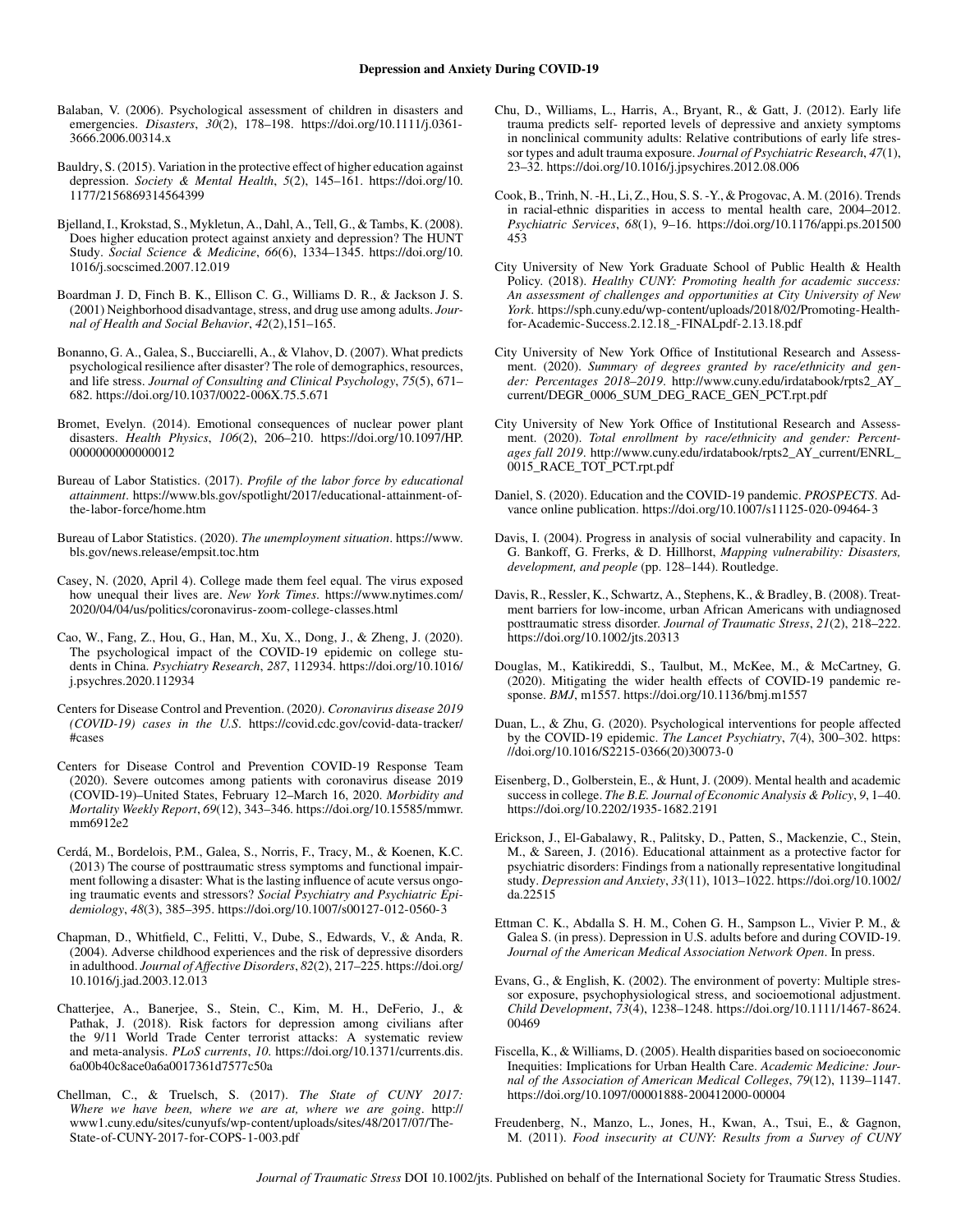*undergraduate students*. [https://www.gc.cuny.edu/CUNY\\_GC/media/](https://www.gc.cuny.edu/CUNY_GC/media/CUNY-Graduate-Center/PDF/Centers/Center%20for%20Human%20Environments/cunyfoodinsecurity.p) [CUNY-Graduate-Center/PDF/Centers/Center%20for%20Human%](https://www.gc.cuny.edu/CUNY_GC/media/CUNY-Graduate-Center/PDF/Centers/Center%20for%20Human%20Environments/cunyfoodinsecurity.p) [20Environments/cunyfoodinsecurity.p](https://www.gc.cuny.edu/CUNY_GC/media/CUNY-Graduate-Center/PDF/Centers/Center%20for%20Human%20Environments/cunyfoodinsecurity.p)

- Galea S., Tracy M., Norris F., & Coffey S. (2008). Financial and social circumstances and the incidence and course of PTSD in Mississippi during the first two years after Hurricane Katrina. *Journal of Traumatic Stress*, *21*(4), 357—368.<https://doi.org/10.1002/jts.20355>
- Goldstein, D. (2020, May 9). The class divide: Remote learning at 2 schools, private and public. *The New York Times*. [https://www.nytimes.com/2020/05/](https://www.nytimes.com/2020/05/09/us/coronavirus-public-private-school.html) [09/us/coronavirus-public-private-school.html](https://www.nytimes.com/2020/05/09/us/coronavirus-public-private-school.html)
- Green, B., Goodman, L., Krupnick, J., Corcoran, C., Petty, R., Stockton, P., & Stern, N. (2000). Outcomes of single versus multiple trauma exposures in a screening sample. *Journal of Traumatic Stress*, *13*(2), 271–286. [https:](https://doi.org/10.1023/a:1007758711939) [//doi.org/10.1023/a:1007758711939](https://doi.org/10.1023/a:1007758711939)
- Gress-Smith, J., Roubinov, D., Andreotti, C., Compas, B., & Luecken, L. (2013). Prevalence, severity and risk factors for depressive symptoms and insomnia in college undergraduates. *Stress and Health*, *31*(1), 63–70. [https:](https://doi.org/10.1002/smi.2509) [//doi.org/10.1002/smi.2509](https://doi.org/10.1002/smi.2509)
- Gruebner, O., Rapp, M., Adli, M., Kluge, U., & Galea, S., & Heinz, A. (2017). Cities and mental health. *Deutsches Ärzteblatt International*, *114*, 121–127. <https://doi.org/10.3238/arztebl.2017.0121>

Healthy CUNY. (2020). *Mental health*.<https://healthycuny.org/mental-health>

- Hendren, S., & Chin, N., Fisher, S., Winters, P., Griggs, J., Mohile, S., & Fiscella, K. (2011). Patients' barriers to receipt of cancer care, and factors associated with needing more assistance from a patient navigator. *Journal of the National Medical Association*, *103*(8), 701–710. [https://doi.org/10.1016/](https://doi.org/10.1016/S0027-9684(15)30409-0) [S0027-9684\(15\)30409-0](https://doi.org/10.1016/S0027-9684(15)30409-0)
- Herrmann, J., Vogel, M., Pietzner, D., Kroll, E., Wagner, O., & Schwarz, S., Müller, E., Kiess, W., Richter, M., & Poulain, T. (2017). Factors associated with the emotional health of children: High family income as a protective factor. *European Child & Adolescent Psychiatry*, *27*(3), 319–328. [https://](https://doi.org/10.1007/s00787-017-1049-0) [doi.org/10.1007/s00787-017-1049-0](https://doi.org/10.1007/s00787-017-1049-0)
- Ibrahim, A., Kelly, S., & Glazebrook, C. (2013). Socioeconomic status and the risk of depression among UK higher education students. *Social Psychiatry and Psychiatric Epidemiology*, *48*(9), 1491–1501. [https://doi.org/10.1007/](https://doi.org/10.1007/s00127-013-0663-5) [s00127-013-0663-5](https://doi.org/10.1007/s00127-013-0663-5)
- Jones, R. T., Frary, R., Cunningham, P., Weddle, J. D., & Kaiser, L. (2001). The psychological effects of Hurricane Andrew on ethnic minority and Caucasian children and adolescents: A case study. *Cultural Diversity and Ethnic Minority Psychology*, *7*(1), 103–108. [https://doi.org/10.1037/1099-](https://doi.org/10.1037/1099-9809.7.1.103) [9809.7.1.103](https://doi.org/10.1037/1099-9809.7.1.103)
- Joseph, N. T., Matthews, K. A., & Myers, H. F. (2014). Conceptualizing health consequences of Hurricane Katrina from the perspective of socioeconomic status decline. *Health Psychology*, *33*(2), 139–146. [https://doi.org/10.1037/](https://doi.org/10.1037/a0031661) [a0031661](https://doi.org/10.1037/a0031661)
- IBM Corp. (2017). *IBM SPSS Statistics for Macintosh (Version 25.0)*. IBM Corp.
- Kar, N., & Bastia, B. (2006). Posttraumatic stress disorder, depression, and generalized anxiety disorder in adolescents after a natural disaster: A study of comorbidity. *Clinical Practice and Epidemiology in Mental Health*, *2*(1), 17.<https://doi.org/10.1186/1745-0179-2-17>
- Karatzias, T., Shevlin, M., Murphy, J., McBride, O., Ben-Ezra, M., Bentall, R. P., Vallières, F., & Hyland, P. (2020). Posttraumatic stress symptoms and associated comorbidity during the COVID-19 pandemic in Ireland: A Population-Based Study. *Journal of Traumatic Stress*, *33*(4), 365–370. <https://doi.org/10.1002/jts.22565>
- Kroenke K., Spitzer R. L., & Williams J. B. W. (2001). The PHQ-9: Validity of a brief depression severity measure. *Journal of General Internal Medicine*, *16*(9), 606–613.<https://doi.org/10.1046/j.1525-1497.2001.016009606.x>
- Lee, E. -K. O., Shen, C., & Tran, T. V. (2009). Coping with Hurricane Katrina: Psychological Distress and resilience among African American evacuees. *Journal of Black Psychology*, *35*(1), 5–23. [https://doi.org/10.1177/](https://doi.org/10.1177/0095798408323354) [0095798408323354](https://doi.org/10.1177/0095798408323354)
- Leon, G. (2004). Overview of the psychosocial impact of disasters. *Prehospital and Disaster Medicine*, *19*(1), 4–9. [https://doi.org/10.1017/](https://doi.org/10.1017/S1049023X00001424) [S1049023X00001424](https://doi.org/10.1017/S1049023X00001424)
- Li, Z., Page, A., Martin, G., & Taylor, R. (2011). Attributable risk of psychiatric and socio-economic factors for suicide from individual-level, populationbased studies: A systematic review. *Social Science & Medicine*, *72*(4), 608– 616.<https://doi.org/10.1016/j.socscimed.2010.11.008>
- Lock, S., Rubin, G., Murray, V., Rogers, B., & Amlôt, R., & Williams, R. (2012). Secondary stressors and extreme events and disasters: A systematic review of primary research from 2010–2011. *PLoS currents*, 4. [https://doi.](https://doi.org/10.1371/currents.dis.a9b76fed1b2dd5c5bfcfc13c87a2f24f) [org/10.1371/currents.dis.a9b76fed1b2dd5c5bfcfc13c87a2f24f](https://doi.org/10.1371/currents.dis.a9b76fed1b2dd5c5bfcfc13c87a2f24f)
- Maguen, S., Neria, Y., Conoscenti, L. M., & Litz, B. T. (2012). Depression and prolonged grief in the wake of disasters. In Y. Neria, S. Galea, & F. H. Norris (Eds.), *Mental health and d Disasters* (pp. 116–130). Cambridge University Press.
- McGinty, E. E., Presskreischer, R., Han, H., & Barry, C. L. (2020). Psychological distress and loneliness reported by U.S. adults in 2018 and April 2020. *JAMA*, *324*(1), 93.<https://doi.org/10.1001/jama.2020.9740>
- McLaughlin, K., Costello, E., Leblanc, W., Sampson, N., & Kessler, R. (2012). Socioeconomic Status and adolescent mental disorders. *American Journal of Public Health*, *102*(9), 1742–1750. [http://doi.org/10.2105/ajph.2011.](http://doi.org/10.2105/ajph.2011.300477) [300477](http://doi.org/10.2105/ajph.2011.300477)
- Moore, T., McDonald, M., Carlon, L., & O'Rourke, K. (2015). Early childhood development and the social determinants of health inequities. *Health Promotion International*, *30*(Suppl 2), ii102–ii115. [https://doi.org/10.1093/](https://doi.org/10.1093/heapro/dav031) [heapro/dav031](https://doi.org/10.1093/heapro/dav031)
- Mortensen, K., Wilson, R., & Ho, V. (2009). Physical and mental health status of Hurricane Katrina evacuees in Houston in 2005 and 2006. *Journal of Health Care for the Poor and Underserved*, *20*(2), 524–538. <https://doi.org/10.1353/hpu.0.0130>
- Nandi, A., Galea, S., Tracy, M., Ahern, J., Resnick, H., Gershon, R., & Vlahov, D. (2004). Job loss, unemployment, work stress, job satisfaction, and the persistence of posttraumatic stress disorder one year after the September 11 attacks. *Journal of Occupational and Environmental Medicine*, *46*(10), 1057–1064.<https://doi.org/10.1097/01.jom.0000141663.22902.0a>
- New York City Department of Health. (2020). *COVID-19: Data by ZIP Code of Residence*.<https://www1.nyc.gov/site/doh/covid/covid-19-data.page>
- NYC Data. (n.d.). *Income and taxes: Composition of household income 2017 estimates*. [https://www.baruch.cuny.edu/nycdata/income-taxes/](https://www.baruch.cuny.edu/nycdata/income-taxes/hhold_income-numbers.html) [hhold\\_income-numbers.html](https://www.baruch.cuny.edu/nycdata/income-taxes/hhold_income-numbers.html)
- Norris, F., & Alegria, M. (2005). Mental health care for ethnic minority individuals and communities in the aftermath of disasters and mass violence. *CNS Spectrums*, *10*(2), 132–140.<https://doi.org/10.1017/S1092852900019477>
- North, C., & Pfefferbaum, B. (2013). Mental health response to community disasters: A systematic review. *JAMA*, *310*(5), 507–518. [https://doi.org/10.](https://doi.org/10.1001/jama.2013.107799) [1001/jama.2013.107799](https://doi.org/10.1001/jama.2013.107799)
- Nicola, M., Alsafi, Z., Sohrabi, C., Kerwan, A., Al-Jabir, A., & Iosifidis, C., Agha, M., & Agha, R. (2020). The socioeconomic implications of the